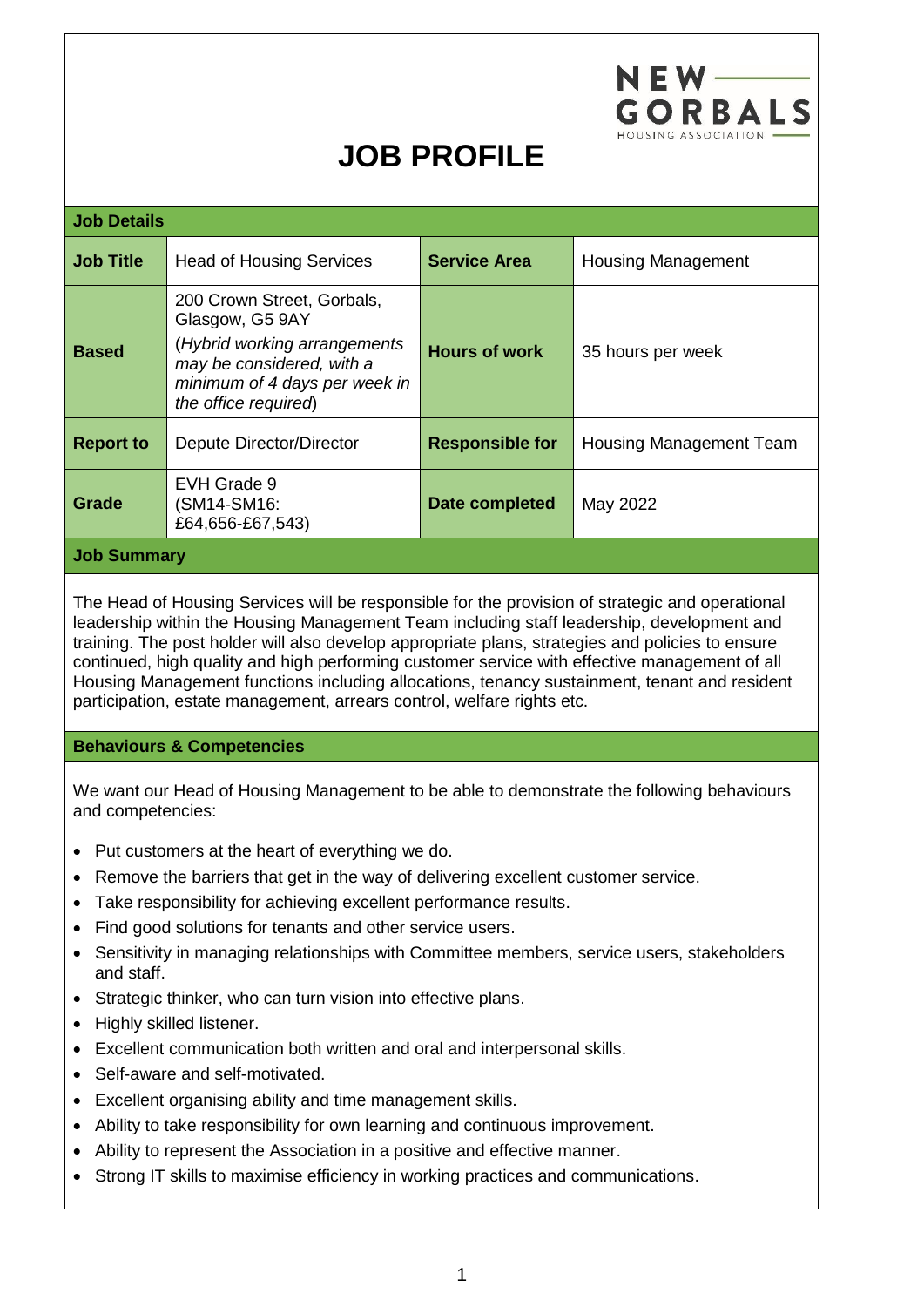| <b>Person Specification</b>                                                                                                                                                                                                                                                                                                                                                                                                                                                                                                                                                                                                                                                                                                                                                                                                                                                                                                                                |                                                                                                                                                                                                                                                                                                                                                                                                                                                                                                                                                                                                                                                                                                                                                               |  |  |  |
|------------------------------------------------------------------------------------------------------------------------------------------------------------------------------------------------------------------------------------------------------------------------------------------------------------------------------------------------------------------------------------------------------------------------------------------------------------------------------------------------------------------------------------------------------------------------------------------------------------------------------------------------------------------------------------------------------------------------------------------------------------------------------------------------------------------------------------------------------------------------------------------------------------------------------------------------------------|---------------------------------------------------------------------------------------------------------------------------------------------------------------------------------------------------------------------------------------------------------------------------------------------------------------------------------------------------------------------------------------------------------------------------------------------------------------------------------------------------------------------------------------------------------------------------------------------------------------------------------------------------------------------------------------------------------------------------------------------------------------|--|--|--|
| <b>SKILLS &amp; ABILITIES</b>                                                                                                                                                                                                                                                                                                                                                                                                                                                                                                                                                                                                                                                                                                                                                                                                                                                                                                                              |                                                                                                                                                                                                                                                                                                                                                                                                                                                                                                                                                                                                                                                                                                                                                               |  |  |  |
| <b>ESSENTIAL</b>                                                                                                                                                                                                                                                                                                                                                                                                                                                                                                                                                                                                                                                                                                                                                                                                                                                                                                                                           | <b>DESIRABLE</b>                                                                                                                                                                                                                                                                                                                                                                                                                                                                                                                                                                                                                                                                                                                                              |  |  |  |
| Excellent oral and written communication<br>$\bullet$<br>skills.<br>Good presentational skills.<br>$\bullet$<br>Strong organisational and planning skills.<br>$\bullet$<br>Strong negotiation and influencing skills.<br>$\bullet$<br>Self-reliant and able to plan, prioritise and<br>$\bullet$<br>work effectively under pressure.<br>Able to think clearly and strategically.<br>$\bullet$<br>Alert to risks and opportunities.<br>$\bullet$<br>Understanding of the needs of a wide<br>$\bullet$<br>service user base including disadvantaged<br>people.<br>Effective leadership, coaching, mentoring,<br>$\bullet$<br>motivational and conflict resolution skills.<br>Ability to ensure effective use of IT in<br>$\bullet$<br>service delivery and performance.                                                                                                                                                                                      | Lateral thinker.<br>$\bullet$<br>Good at passing on knowledge.<br>$\bullet$<br>Project Management skills.<br>$\bullet$                                                                                                                                                                                                                                                                                                                                                                                                                                                                                                                                                                                                                                        |  |  |  |
| <b>EXPERIENCE</b>                                                                                                                                                                                                                                                                                                                                                                                                                                                                                                                                                                                                                                                                                                                                                                                                                                                                                                                                          |                                                                                                                                                                                                                                                                                                                                                                                                                                                                                                                                                                                                                                                                                                                                                               |  |  |  |
| <b>ESSENTIAL</b>                                                                                                                                                                                                                                                                                                                                                                                                                                                                                                                                                                                                                                                                                                                                                                                                                                                                                                                                           | <b>DESIRABLE</b>                                                                                                                                                                                                                                                                                                                                                                                                                                                                                                                                                                                                                                                                                                                                              |  |  |  |
| Social housing experience at management<br>$\bullet$<br>level including staff development and<br>management.<br>Developing and delivering customer<br>٠<br>centred housing services to the highest<br>standard.<br>Dealing with housing management issues<br>$\bullet$<br>including allocations, arrears, tenancy<br>sustainment, complaints and evictions.<br>Successfully developing and maintaining a<br>$\bullet$<br>high-performance culture.<br>Leading, motivating, supporting and<br>$\bullet$<br>developing individual staff members and<br>teams to deliver customer focused service<br>excellence.<br>Supporting the delivery of successful<br>$\bullet$<br>tenant, resident and community<br>engagement.<br>Presenting reports and information to<br>٠<br>Committees or Boards, or similar at senior<br>level.<br>Formulating and implementing policy and<br>٠<br>strategy.<br>Formulating and implementing reporting<br>$\bullet$<br>systems. | Identifying, developing and managing<br>$\bullet$<br>productive stakeholder and partnership<br>relationships to meet organisational goals.<br>Rent setting.<br>$\bullet$<br>Managing a welfare rights service.<br>Submitting funding applications.<br>$\bullet$<br>Working in collaboration with volunteers &<br>$\bullet$<br>local groups.<br>Budget management, control and reporting.<br>$\bullet$<br>Managing estate-based staff.<br>$\bullet$<br>Procurement processes and contract<br>$\bullet$<br>management.<br>Delivering a factoring service to owner<br>$\bullet$<br>occupiers.<br>Delivering Housing Management services<br>$\bullet$<br>to Mid-Market Rent tenants.<br>Delivering Housing Management services<br>$\bullet$<br>to sharing owners. |  |  |  |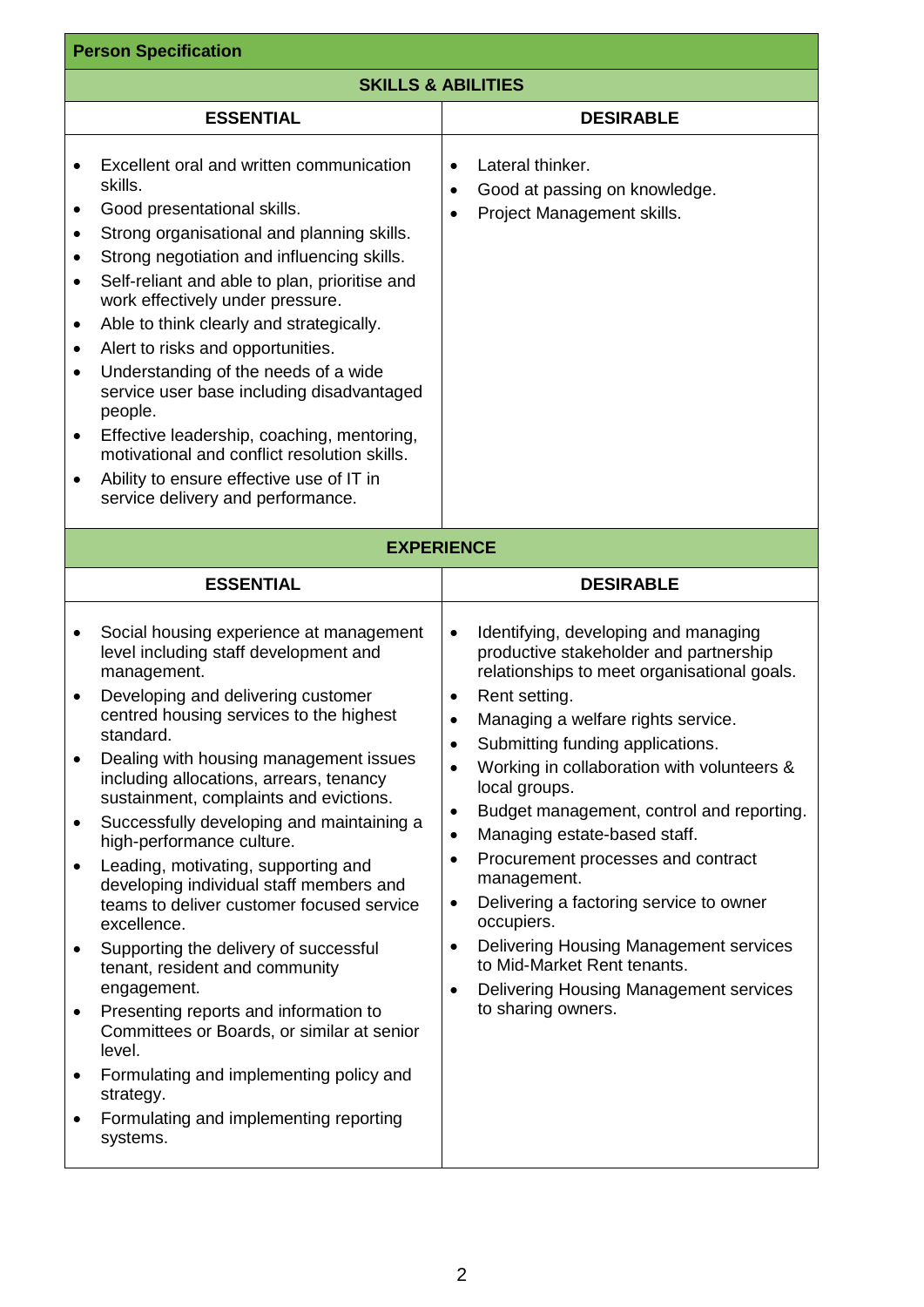|                                                                                      | <b>KNOWLEDGE</b>                                                                                                                                                                                                                                                                                                                                                                                                                                                                                                                                                                                                                                                                                                                                                                                                                                                                                                                                                     |                                                                                                                                                                                                                                                                                                                                                   |  |  |
|--------------------------------------------------------------------------------------|----------------------------------------------------------------------------------------------------------------------------------------------------------------------------------------------------------------------------------------------------------------------------------------------------------------------------------------------------------------------------------------------------------------------------------------------------------------------------------------------------------------------------------------------------------------------------------------------------------------------------------------------------------------------------------------------------------------------------------------------------------------------------------------------------------------------------------------------------------------------------------------------------------------------------------------------------------------------|---------------------------------------------------------------------------------------------------------------------------------------------------------------------------------------------------------------------------------------------------------------------------------------------------------------------------------------------------|--|--|
|                                                                                      | <b>ESSENTIAL</b>                                                                                                                                                                                                                                                                                                                                                                                                                                                                                                                                                                                                                                                                                                                                                                                                                                                                                                                                                     | <b>DESIRABLE</b>                                                                                                                                                                                                                                                                                                                                  |  |  |
| $\bullet$<br>$\bullet$<br>$\bullet$<br>$\bullet$                                     | Knowledge of relevant housing and related<br>legislation and practice.<br>Knowledge and experience of delivering<br>best practice in Housing Management<br>services.<br>An understanding of information<br>management, freedom of information and<br>data protection legislation.<br>Good understanding of the welfare benefit<br>system.<br>Tenant and resident participation<br>techniques and practice.                                                                                                                                                                                                                                                                                                                                                                                                                                                                                                                                                           | Housing Management software systems.<br>$\bullet$<br><b>Model Complaints Handling</b><br>$\bullet$<br>Procedure/mediation procedures.<br>Key agencies' policies and practices<br>$\bullet$<br>including knowledge of homelessness<br>issues and initiatives.<br>Knowledge of the regulatory environment<br>$\bullet$<br>for housing associations. |  |  |
|                                                                                      | <b>QUALIFICATIONS</b>                                                                                                                                                                                                                                                                                                                                                                                                                                                                                                                                                                                                                                                                                                                                                                                                                                                                                                                                                |                                                                                                                                                                                                                                                                                                                                                   |  |  |
|                                                                                      | <b>ESSENTIAL</b>                                                                                                                                                                                                                                                                                                                                                                                                                                                                                                                                                                                                                                                                                                                                                                                                                                                                                                                                                     | <b>DESIRABLE</b>                                                                                                                                                                                                                                                                                                                                  |  |  |
|                                                                                      |                                                                                                                                                                                                                                                                                                                                                                                                                                                                                                                                                                                                                                                                                                                                                                                                                                                                                                                                                                      | Educated to Degree level.<br>$\bullet$<br>A relevant professional qualification.                                                                                                                                                                                                                                                                  |  |  |
|                                                                                      | <b>OTHER</b>                                                                                                                                                                                                                                                                                                                                                                                                                                                                                                                                                                                                                                                                                                                                                                                                                                                                                                                                                         |                                                                                                                                                                                                                                                                                                                                                   |  |  |
|                                                                                      | <b>ESSENTIAL</b>                                                                                                                                                                                                                                                                                                                                                                                                                                                                                                                                                                                                                                                                                                                                                                                                                                                                                                                                                     | <b>DESIRABLE</b>                                                                                                                                                                                                                                                                                                                                  |  |  |
| $\bullet$<br>$\bullet$<br>$\bullet$<br>$\bullet$<br>$\bullet$<br>$\bullet$<br>٠<br>٠ | Be honest and reliable, trustworthy and<br>respectful.<br>Able to work as an effective member of the<br>Senior Management Team.<br>Understand the aims and objectives of the<br>Association and the role it plays in the local<br>community.<br>Be committed and resilient and have a<br>flexible and adaptable approach to work<br>requirements.<br>Be committed to the ethos and values of<br><b>Community Controlled Housing</b><br>Associations, community democracy and<br>participation.<br>Demonstrate professionalism and the ability<br>to maintain confidentiality, and display<br>impeccable conduct.<br>Demonstrate a commitment to our<br>organisational values, including fairness,<br>equality and diversity.<br>Be committed to the ethos of housing<br>associations, include equality and diversity.<br>Able to work constructively within the SMT,<br>Management Committee, and across the<br>Association to deliver organisational<br>objectives. |                                                                                                                                                                                                                                                                                                                                                   |  |  |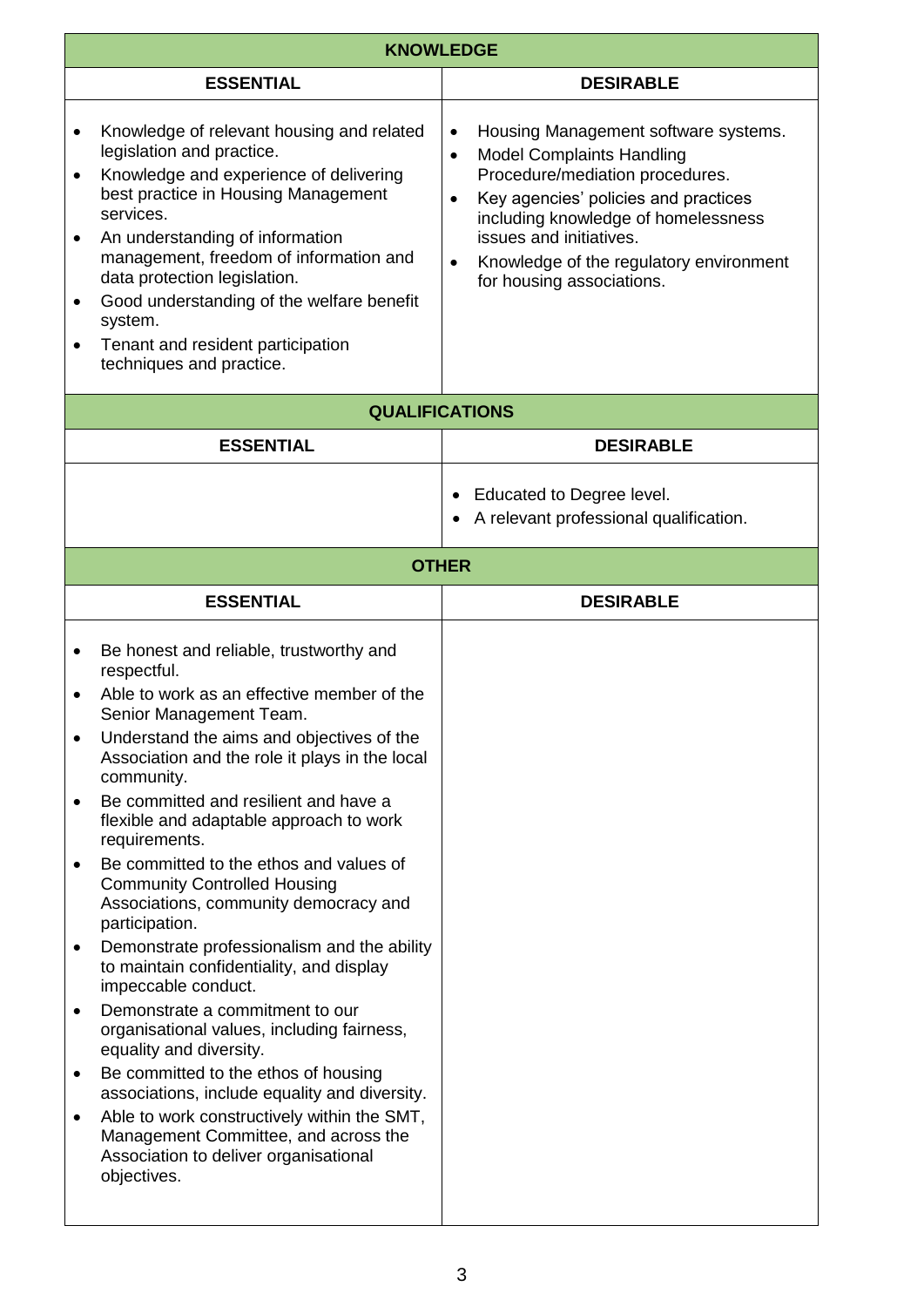| <b>Job Description</b>                                 |                                                                                                                                                                                                                                                                                                                                                                                                                                                                                                                                                                                                                                                                                                                                                                                                                                                                                                       |  |
|--------------------------------------------------------|-------------------------------------------------------------------------------------------------------------------------------------------------------------------------------------------------------------------------------------------------------------------------------------------------------------------------------------------------------------------------------------------------------------------------------------------------------------------------------------------------------------------------------------------------------------------------------------------------------------------------------------------------------------------------------------------------------------------------------------------------------------------------------------------------------------------------------------------------------------------------------------------------------|--|
| <b>Role output</b>                                     | Includes the requirement to:                                                                                                                                                                                                                                                                                                                                                                                                                                                                                                                                                                                                                                                                                                                                                                                                                                                                          |  |
| <b>Customer &amp; Stakeholder</b><br><b>Engagement</b> | To ensure that systems that promote tenant and community<br>involvement and empowerment are reviewed and maintained.<br>These include:<br>Ensuring that the Association's Customer Engagement and<br>Participation Strategy meet statutory requirements, best<br>practice, best value and the Association's tenant involvement<br>policies.<br>Ensuring that the Association's tenant and community<br>٠<br>involvement and empowerment reporting systems for both<br>internal and external needs are comprehensive, concise,<br>timely and accurate.<br>Assist in the development and implementation of an annual<br>$\bullet$<br>equality action plan.<br>Lead on our participation work with tenants and owners<br>$\bullet$<br>including the development and servicing of our tenants panel<br>and other local residents groups.<br>Develop and co-ordinate customer satisfaction and socio-<br>٠ |  |
|                                                        | economic surveys, as required.                                                                                                                                                                                                                                                                                                                                                                                                                                                                                                                                                                                                                                                                                                                                                                                                                                                                        |  |
| <b>Allocations</b>                                     | To ensure that systems of identifying and selecting tenants are<br>reviewed and maintained. These include:<br>Ensuring that the Association's Allocations Policy meets<br>٠<br>statutory requirements, best practice, the Association's<br>lettings criteria and lettings plan.<br>Ensuring that the Association's allocation reporting systems<br>$\bullet$<br>for both internal and external needs are comprehensive,<br>concise, timely and accurate.<br>To act as the lead officer in relation to the Multi Agency Public<br>Protection Arrangements (MAPPA).<br>Ensuring all new lets and re-lets void periods are minimised<br>through delivery of appropriate letting strategies, processes<br>and controls.                                                                                                                                                                                   |  |
| <b>Rent Setting</b>                                    | To ensure that systems of setting, applying and collecting rents<br>and service charges are implemented and maintained. These<br>include:<br>Assisting the Senior Management Team to set rents annually.<br>٠<br>Ensuring that the Association's rental systems meet statutory<br>$\bullet$<br>requirements, best practice, the Association's rental policies<br>and Business Plan.<br>Ensuring that the Association's reporting systems for rental<br>management for both internal and external needs are<br>comprehensive, concise, timely and indicative.                                                                                                                                                                                                                                                                                                                                          |  |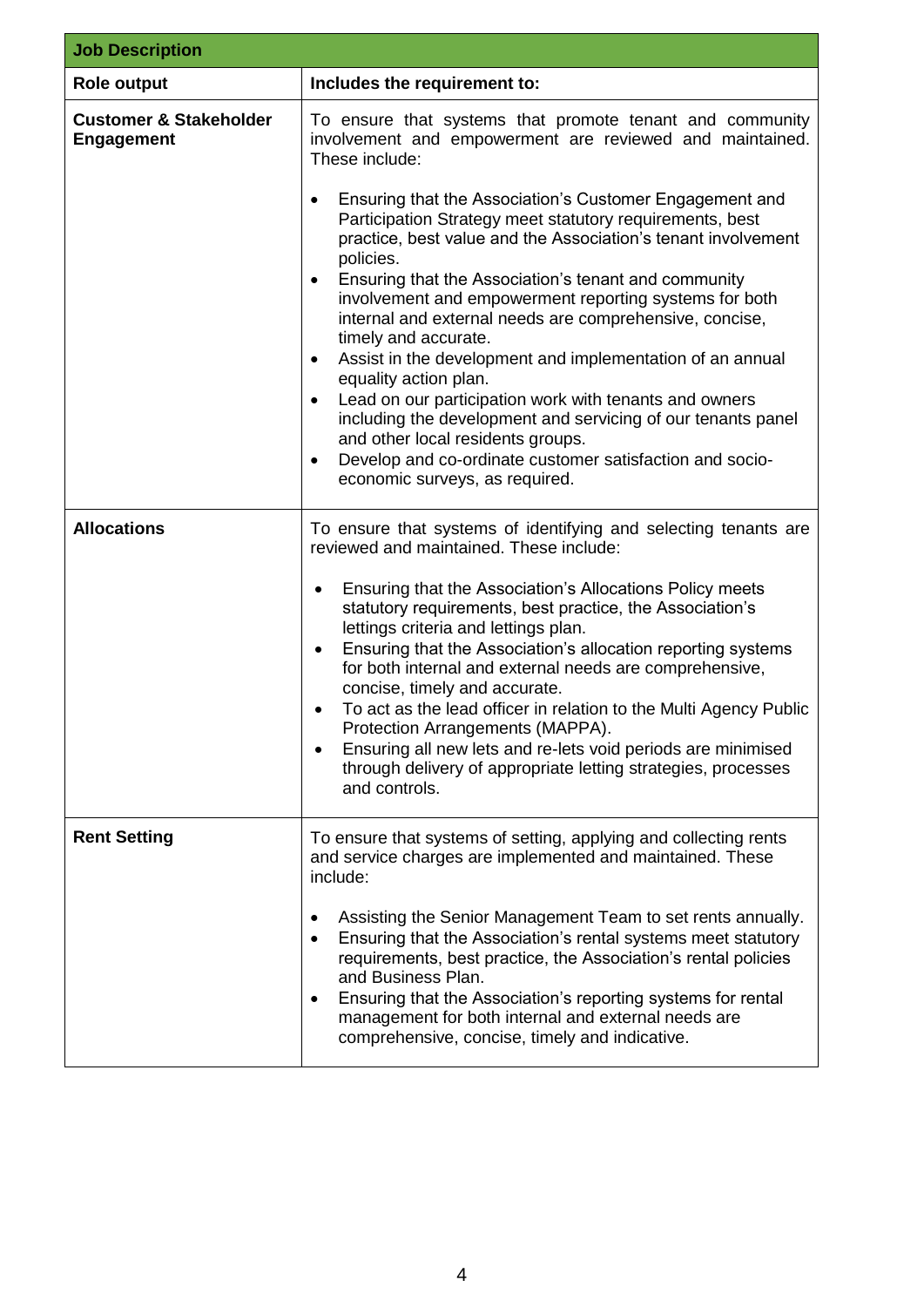| <b>Tenancy Management</b>                                                        | To ensure that systems that contribute to sustaining tenancies<br>and communities are implemented and maintained. These<br>include:<br>Ensuring that the Association's systems for tenancy<br>management meet statutory requirements, best practice and<br>the Association's policies.<br>Ensuring that the Association's tenancy management reporting<br>systems for both internal and external needs are<br>comprehensive, concise, timely and indicative.<br>Working in partnership with other relevant colleagues and<br>$\bullet$<br>agencies to support the needs of the tenants including health<br>professionals, our Communities Team, the police and social<br>services.<br>Ensuring that housing staff promote, offer and signpost<br>whatever material and financial assistance that might be<br>available, including support for fuel and food payment, starter<br>packs for new tenants, training and employment opportunities,<br>membership of local groups etc |
|----------------------------------------------------------------------------------|---------------------------------------------------------------------------------------------------------------------------------------------------------------------------------------------------------------------------------------------------------------------------------------------------------------------------------------------------------------------------------------------------------------------------------------------------------------------------------------------------------------------------------------------------------------------------------------------------------------------------------------------------------------------------------------------------------------------------------------------------------------------------------------------------------------------------------------------------------------------------------------------------------------------------------------------------------------------------------|
| <b>Rent Arrears Control</b>                                                      | To ensure that systems that minimise rent arrears are<br>implemented and maintained. These include:<br>• Ensuring that the Association's rent arrears prevention &<br>control systems meet statutory requirements, best practice,<br>and the Association's rent arrears policies.<br>Ensuring that the Association's rent arrears reporting systems<br>for both internal and external needs are comprehensive,<br>concise, timely and accurate.<br>Ensuring pre-action requirements and other legal duties are<br>followed throughout the arrears process.<br>• Responsibility for maintaining processes which ensure there is<br>support for tenants facing financial difficulties whilst also<br>maximising rental income.<br>Continuing to ensure the welfare rights service delivers wide<br>ranging and excellent services to tenants.                                                                                                                                     |
| <b>Housing Initiatives -</b><br><b>Capital &amp; Revenue based</b>               | To assist the Senior Management Team, as appropriate, to<br>implement both capital & revenue-based projects.<br>Wider Role initiatives – assist in the development of funding<br>$\bullet$<br>applications, liaising with relevant colleagues and community<br>groups to identify initiatives/ projects that meet the needs of<br>the local community.                                                                                                                                                                                                                                                                                                                                                                                                                                                                                                                                                                                                                          |
| <b>Housing Support Services,</b><br><b>Equalities and Human</b><br><b>Rights</b> | To oversee delivery of the Housing Support Living Well<br>$\bullet$<br>service.<br>To liaise with external housing support service providers as<br>$\bullet$<br>appropriate.<br>Work with the Senior Management Team on the Association's<br>$\bullet$<br>approach to equalities and human rights including policy and<br>procedure development in these areas and ensuring<br>compliance in both statutory and good practice requirements.<br>Ensure Housing Management policies comply with equal<br>opportunities legislation and best practice.                                                                                                                                                                                                                                                                                                                                                                                                                             |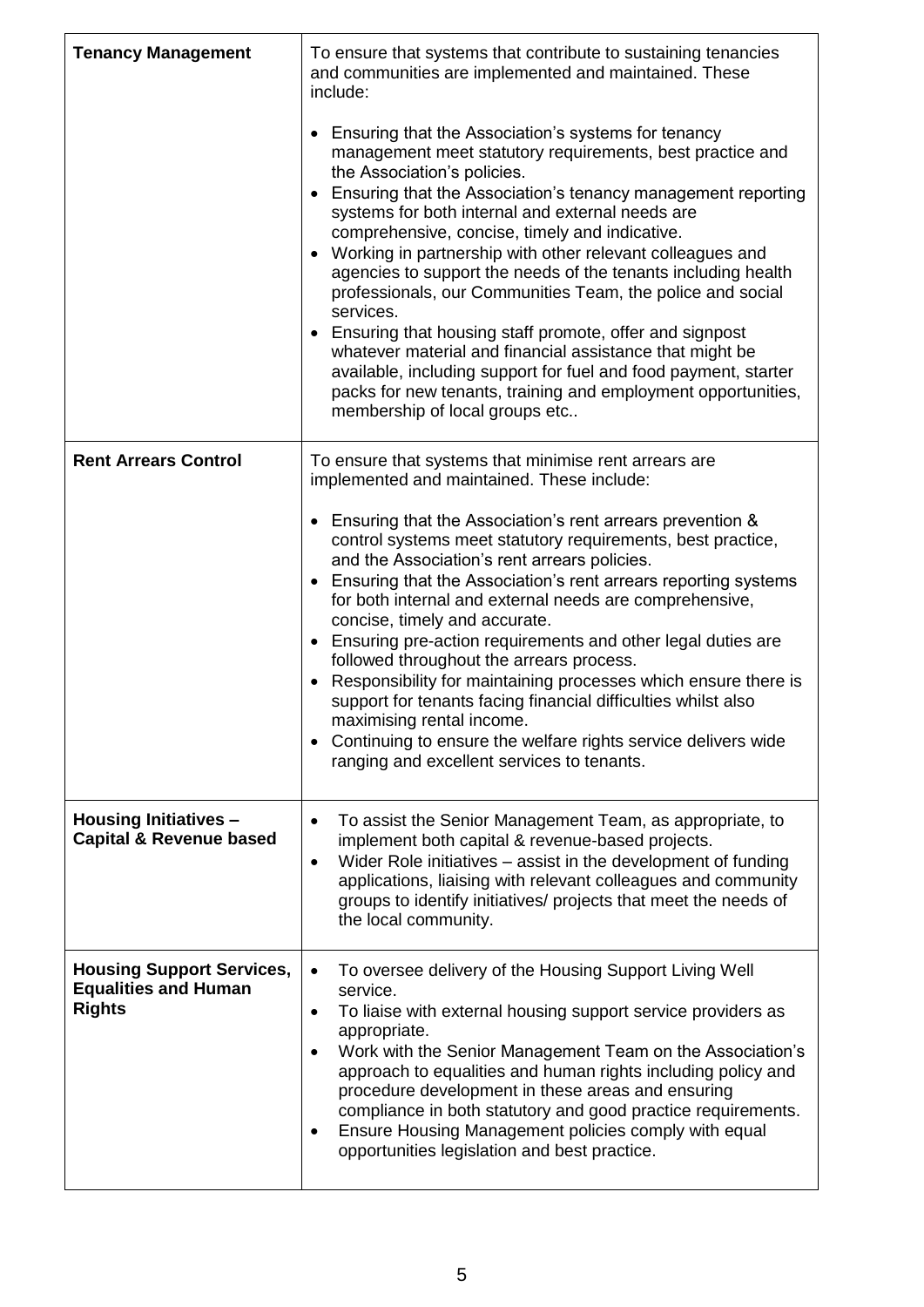| <b>External Communications</b>  | To ensure that systems for external communication are<br>implemented and maintained. These include:                                                                                                                                                                                                                                                                                                                                                                                                                                                                                                                                                                                                                                                                                                                                                                                                                                                                                                                                                          |  |
|---------------------------------|--------------------------------------------------------------------------------------------------------------------------------------------------------------------------------------------------------------------------------------------------------------------------------------------------------------------------------------------------------------------------------------------------------------------------------------------------------------------------------------------------------------------------------------------------------------------------------------------------------------------------------------------------------------------------------------------------------------------------------------------------------------------------------------------------------------------------------------------------------------------------------------------------------------------------------------------------------------------------------------------------------------------------------------------------------------|--|
|                                 | The production and submission of statutory returns to<br>regulatory and statutory bodies including the Annual Return<br>on the Charter (ARC).<br>Work with tenant focus groups etc. to improve the service<br>offered and delivered by the Association.<br>The regular review of the tenancy agreement and tenant's<br>$\bullet$<br>handbook in conjunction with relevant colleagues.<br>The preparation of tenant newsletters, annual reports, official<br>openings, press releases and publicity in conjunction with<br>relevant colleagues.<br>Representing the Association at local and national meetings<br>of other housing bodies as appropriate and agreed with the<br>Depute Director/Director.<br>Being the named person for the Association in relation to<br>$\bullet$<br>management of registered sex offenders within the locally<br>agreed procedures. Represent the Association at case<br>conferences and strategy development on this issue.<br>Involvement with local agencies in the strategic development<br>of housing related issues. |  |
| <b>Corporate Administration</b> | Contributing to and implementing systems of corporate<br>administration. These include:                                                                                                                                                                                                                                                                                                                                                                                                                                                                                                                                                                                                                                                                                                                                                                                                                                                                                                                                                                      |  |
|                                 | To assist the Depute Director and Director formulate policy,<br>strategy and planning in respect of housing services issues.<br>Ensuring that the Association's corporate administration in<br>٠<br>respect of tenant management systems meet statutory<br>requirements, best practice, best value, Association policies<br>and Business Plan objectives.<br>Ensuring that the Association's reporting systems for<br>corporate administration in respect of housing services issues<br>for both internal and external needs are comprehensive,<br>concise, timely and accurate.<br>Compiling and presenting reports to the Management<br>$\bullet$<br>Committee, Sub Committees and New Gorbals Property<br>Management (NGPM) Board.<br>To be a member the Senior Management Team and<br>contribute to the management of the Association accordingly.                                                                                                                                                                                                       |  |
| <b>Association Management</b>   | To assist the Depute Director and Director manage the<br>Association on a day to day basis and formulate policy, strategy,<br>planning and budgeting, including:                                                                                                                                                                                                                                                                                                                                                                                                                                                                                                                                                                                                                                                                                                                                                                                                                                                                                             |  |
|                                 | Operational running of the Association.<br>Strategic oversight and contributing to formulation of policy,<br>including the annual Business Plan for approval by the<br>Management Committee.<br>Co-ordinating and monitoring the implementing of the policies<br>٠<br>and decisions of the Management Committee and its Sub<br>Committees through staff and to report as appropriate.<br>Be responsible with the Senior Management Team and the<br>٠<br>Health and Safety Manager for all aspects of landlord safety<br>systems and plans to ensure best practice and compliance<br>with statutory obligations.                                                                                                                                                                                                                                                                                                                                                                                                                                              |  |